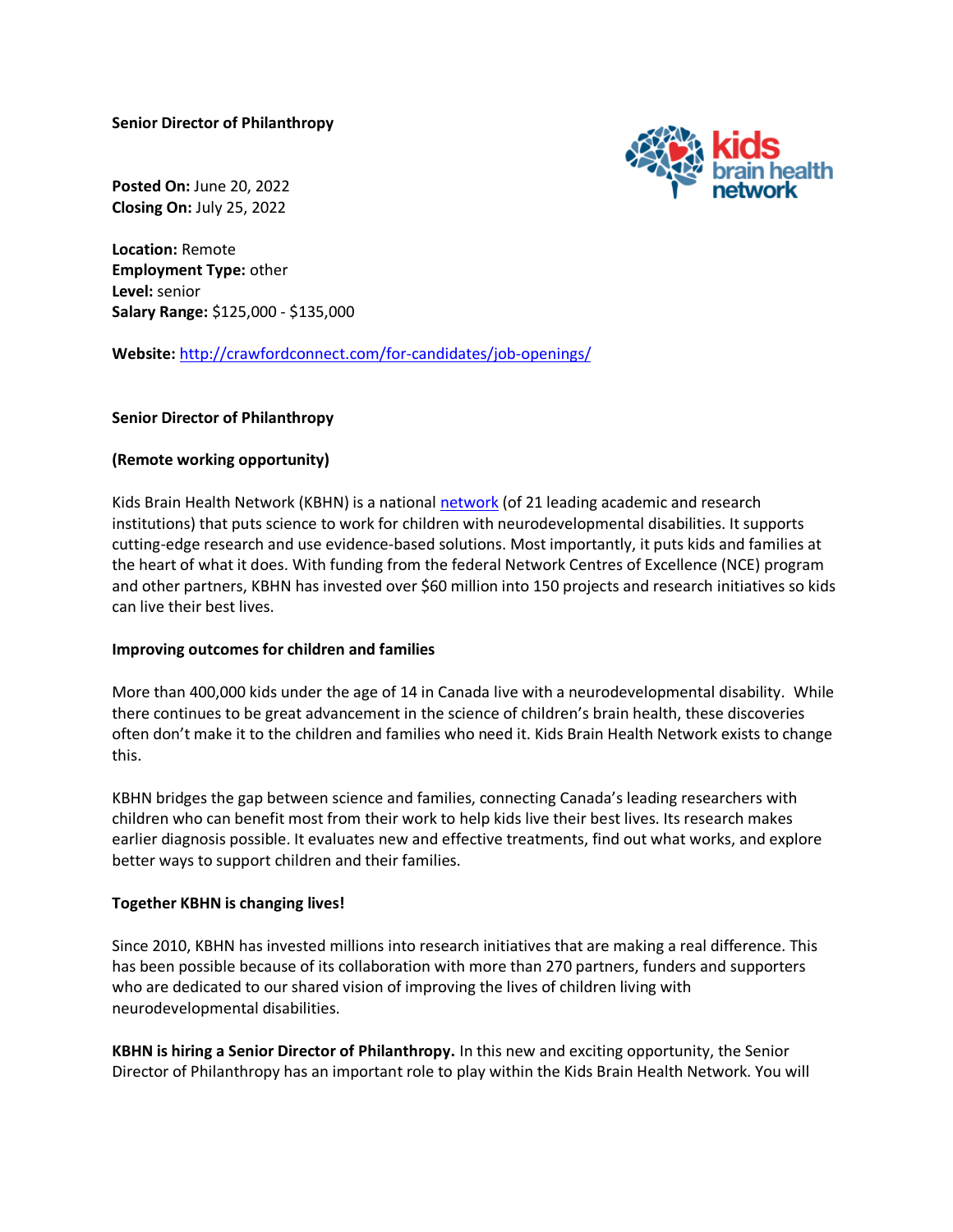create and implement a new diversified fundraising strategy to raise funds for the KBHN Foundation. KHBN is new to fundraising and requires a knowledgeable fundraising generalist to lead this effort.

## **What you bring to the role**

- As a fundraising generalist, you bring a minimum of  $7 10$  years of progressive fundraising experience in small fundraising shops
- Experience, appetite, understanding and energy to build an effective fundraising program from the ground up
- A relationship builder, finding and creating new opportunities and building donor pipelines
- Superior planning skills
- Demonstrated commitment to accountability, measuring outcomes in a results-oriented culture
- Proven track record of success in raising money across  $2 3$  sectors in major/planned gifts, grants, direct marketing
- Comfortable working in a process driven organization with a focus on results
- Experience working with a Board of Directors and stakeholders to leverage their knowledge and networks
- Excellent communications skills including written, verbal and public speaking

# **Working Style**

- A self-starter and driven by results
- Dual ability to develop a multi-year fundraising strategy and implement it
- Able to wear many hats in a small organizational environment
- An independent worker with initiative
- Strategic and collaborative; a team player and builder with a commitment to creating a positive and inclusive working environment
- Results oriented

### **Education**

- Bachelor's degree
- Ongoing professional development in AFP, CAGP and/or AHP

### **Assets**

- Experience building a robust fundraising program from "the ground up"
- CFRE designation (is beneficial)
- Experience raising funds across Canada
- Experience raising funds to support research

### **Job Details**

- Competitive Salary Range \$125k \$135k
- Full-time based on a 2-year term, strong potential for renewal
- Extended Health Care Plan fully paid by KBHN
- KBHN Pension Plan